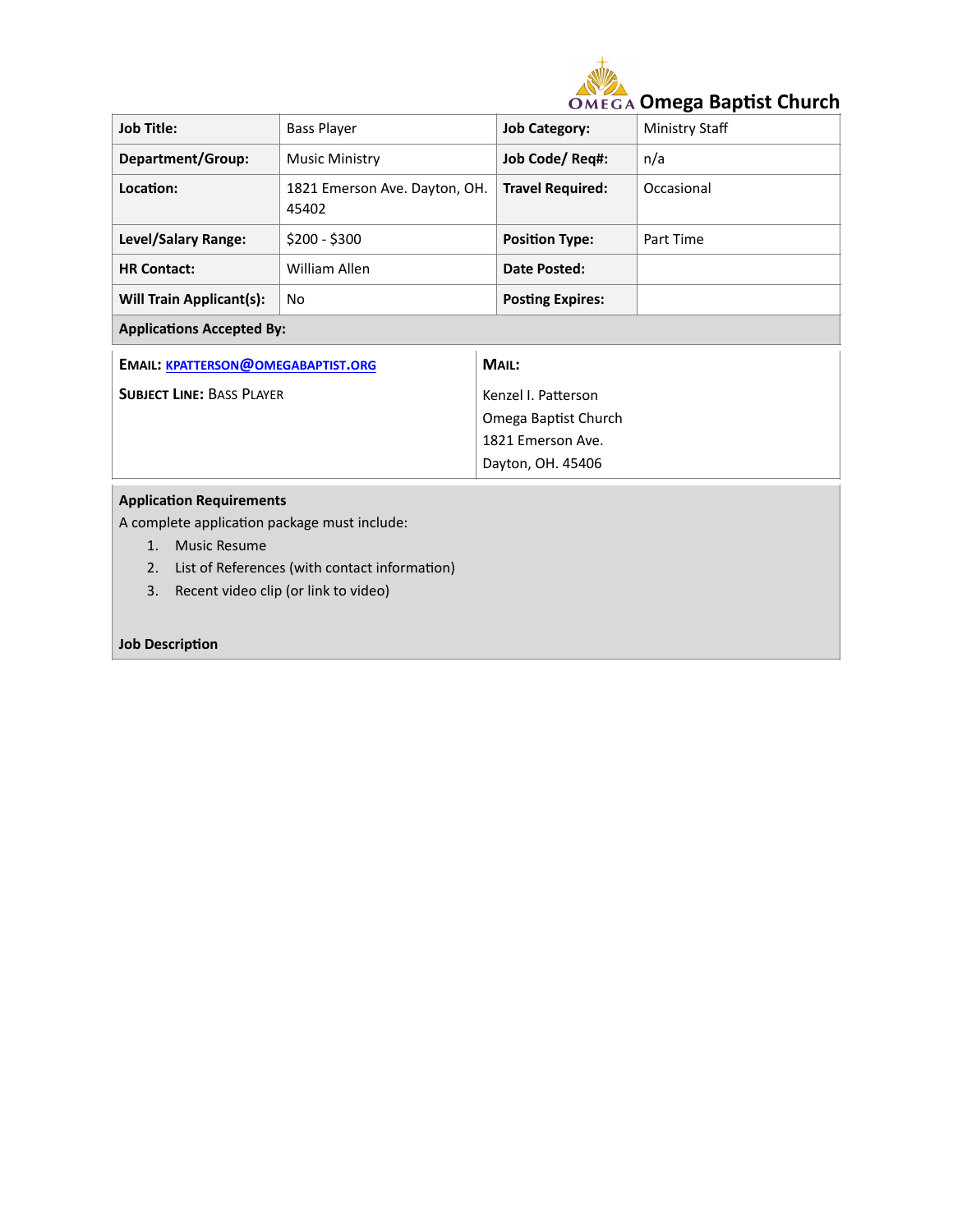## **JOB OBJECTIVES**



The Bass Player is a part-time position that is mandated to accompany the music ministry and help with the flow of service. The Bass Player is required to attend and be engaged in every church worship service, revivals and productions involving music department. This position is directly responsible to the Minister Of Music & Worship Arts, the Music Director and accountable to the Omega Official Board.

## **DUTIES AND RESPONSIBILITIES:**

- Provide musical accompaniment (i.e., Bass Guitar) for all ministering units that comprise the church worship arts ministry as well as all worship services and programs/ special events.
- Assist the Minister of Music with providing inspiring and motivational music during all worship services and programs/special events.
- Be present for the full duration of the worship service.
- Required to learn all of the material for both rehearsals and services.
- Provide musical accompaniment for weekly rehearsals
- Practice discipleship through an inspiring and engaging music ministry
- As needed, assisting with, arranging for, and preparing music for worship services and programs/special events.
- Maintain effective communications with the Pastor, Minister of Music, Music Director/ Band Lead, leaders of the church, and music ministry team members.
- Strictly adhere to Omega's policies and procedures.
- Other duties as required or assigned
- Ability to be punctual and flexible.

## **QUALIFICATIONS AND EDUCATION REQUIREMENTS**

- Must have strong interpersonal and leadership skills.
- Must have an appearance appropriate for ministry in the church.
- Must be able to play with both stems and loops.
- Must be able to play by ear.
- Ability to read sheet music would be a plus.
- Must be able to play in all keys and be able to transpose if needed.

| <b>Business Manager:</b> |  | Date: |  |  |
|--------------------------|--|-------|--|--|
| Sponsoring<br>Committee: |  | Date: |  |  |
| Finance<br>Committee:    |  | Date: |  |  |